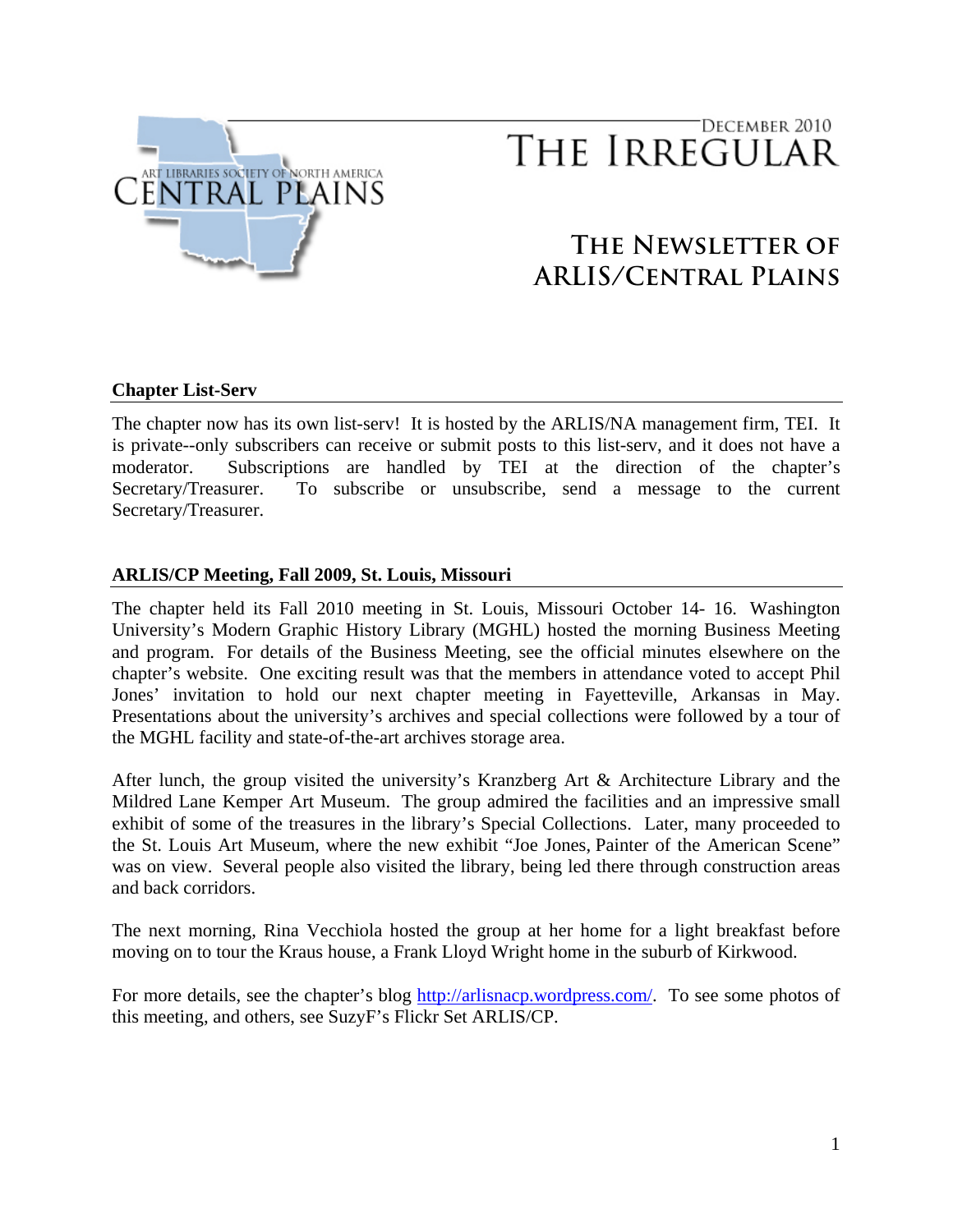# **ARKANSAS**

#### *Crystal Bridges Museum of American Art*

**Catherine Petersen**, Library Director, sends this introductory message to the chapter:

It is hard to believe that I have only been in position as Library Director of Crystal Bridges Museum of American Art since July of this year. I have received such warm support from my colleagues, and the work is so exciting and challenging, that it all feels comfortably right – there couldn't be a better fit for me. I hold an MA in art history, with an emphasis in American art, from the University of Missouri at Kansas City, and I taught art history for over twenty years (I also served as interim Director of the Albrecht-Kemper Museum of Art in St. Joseph, Mo.) before receiving my MA in library science from the University of Arizona, Tucson. I moved to Bentonville, Arkansas from Flagstaff, Arizona where I worked as an academic librarian for arts and humanities at Northern Arizona University, Cline Library.

We continue to make great progress towards completion of Crystal Bridges. The library is more completed than some of the other spaces and occupies a large part of the top floor of the museum, overlooking the museum grounds and walking trails. The library collections include over 50,0000 art reference titles that will be open stacks for public research and reading. I have spent much of my first months planning for an ILS system and a one-time data retrospective conversion project, and I hope to bring a cataloger on board by the first of the year. We also have a wonderfully rich collection of rare  $19<sup>th</sup>$  century color plate and view books. My hope is to include many of the unique library and archive holdings into programs and exhibits and further engage the community with American art and culture.

The museum's unique architectural design and complex construction site require special expertise, which takes time, but barring any unforeseen challenges, we hope to open in late 2011 or early 2012. I am truly looking forward to meeting my ARLIS/Central Plains Chapter colleagues at the May meeting in Fayetteville. Hopefully you will join me in a guided walk to the museum overlook and perhaps an evening experiencing James Turrell's *Skyspace*.

#### *University of Arkansas*

**Phil Jones**, Fine Arts Librarian, reports that Stephanie Hamblenk has been appointed to be the evening supervisor of the Fine Arts Library, and that the University of Arkansas Libraries began participation in ARTstor in June. He looks forward to welcoming the chapter to Fayetteville next spring.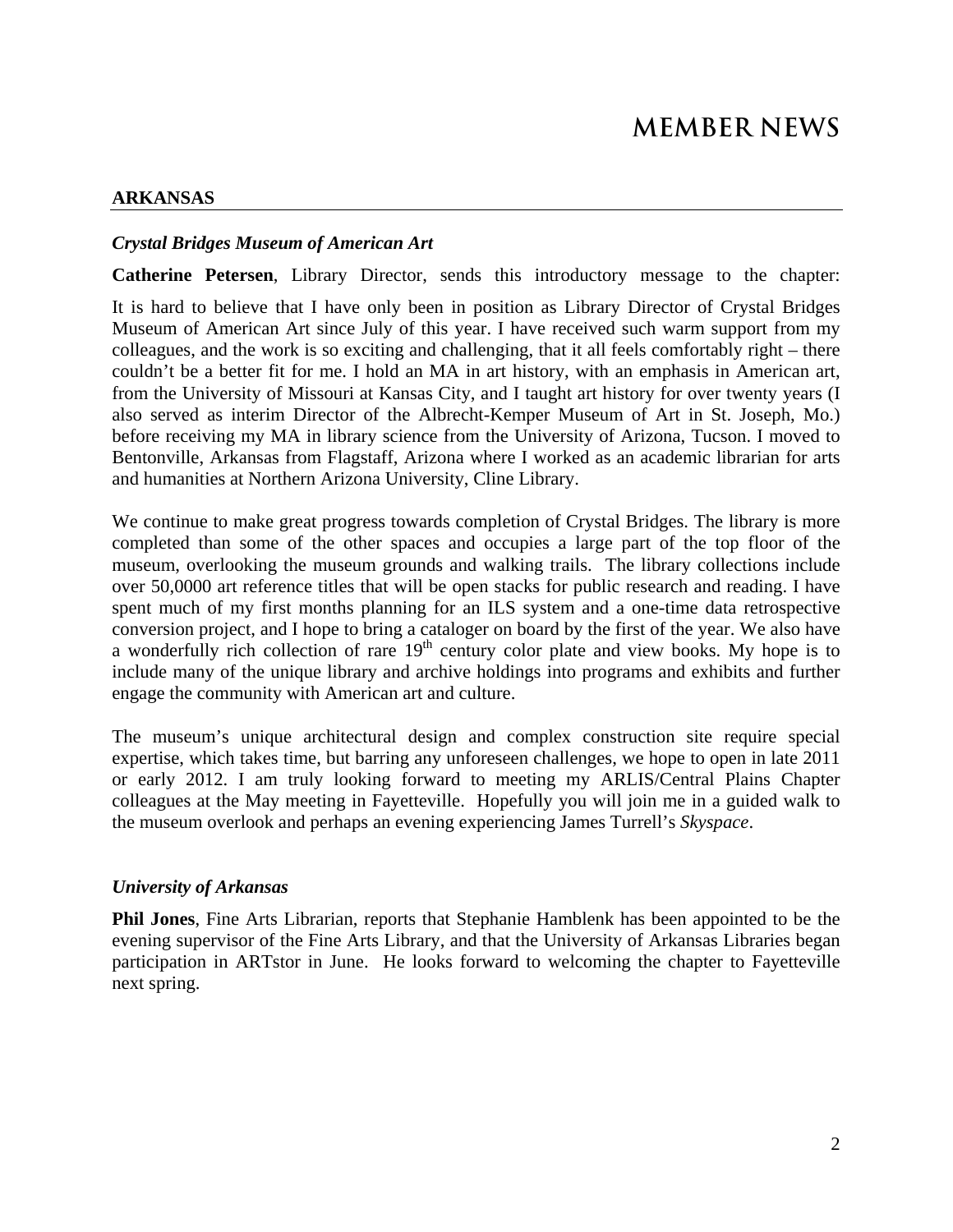#### **KANSAS**

#### *University of Kansas*

**Susan Craig**, Head of the Murphy Art & Architecture Library, sends this message to chapter members:

Although it meant I missed the ARLIS/CP meeting in St. Louis, I did enjoy a recent collection development/reference trip to London-Brussels-Amsterdam. The purpose of the trip was to visit art museums to see the permanent collections as well as special exhibitions, to visit specialist art book dealers to identify potential purchases for the library, to visit major art libraries and talk with staff about their resources and services, and to reacquaint myself with some of the leading art and architecture centers that so many of our students study and visit. I began by attending the Frieze Art Fair in London, spent time with librarians at the National Art Library and the British Architectural Library, saw a lot of great art in the museums, noted hundreds of titles of books and journals and DVDs that may be ordered for our collection, and spent time talking to specialist dealers about the future of art books and specialist book stores.

I began Phased Retirement at KU July 1 and will be working 75% time for the next 5 years. I will continue as Head of the library and serving as bibliographer/liaison to the departments of Visual Art, Design, Architecture, Urban Planning, and History of Art. My time spent on research and service has been reduced and some duties have been shifted to other staff in the library to accommodate my reduced schedule.

KU recently purchased Module 5 of the Archivision Digital Image Library. The Univ. of Kansas Libraries and the KU School of Architecture, Design & Urban Planning have collaborated in purchasing the base set and all available modules of this high-quality architectural image resource which is displayed through the libraries Image Gateway, [http://www.lib.ku.edu/imagegateway/.](http://www.lib.ku.edu/imagegateway/) There are also ongoing projects to convert campus slide collections to digital form and add them to the Image Gateway as well.

#### *Haskell Indian Nations University, Lawrence*

**Marilyn Russell**, Library Director, reports that she is keeping busy with ARLIS/NA Presidential duties. She attended conference planning meetings in Minneapolis in July, Mid-Year Executive Board meetings in Santa Fe in September, and an ARLIS/Northwest chapter meeting in Seattle in November.

On the home front at the Library, she hired a full-time Librarian in January, Beverly Fortner, who is working out very well. She is a recent University of Arizona "Knowledge River" graduate.

On the personal level, Mari participated in the ARLIS/NA Art Study trip to London this summer. Twelve ARLIS/NA members took this trip, seeing many art libraries and museums in five days. In October, she took a wonderful vacation, traveling to Munich, Germany and Vienna, Austria.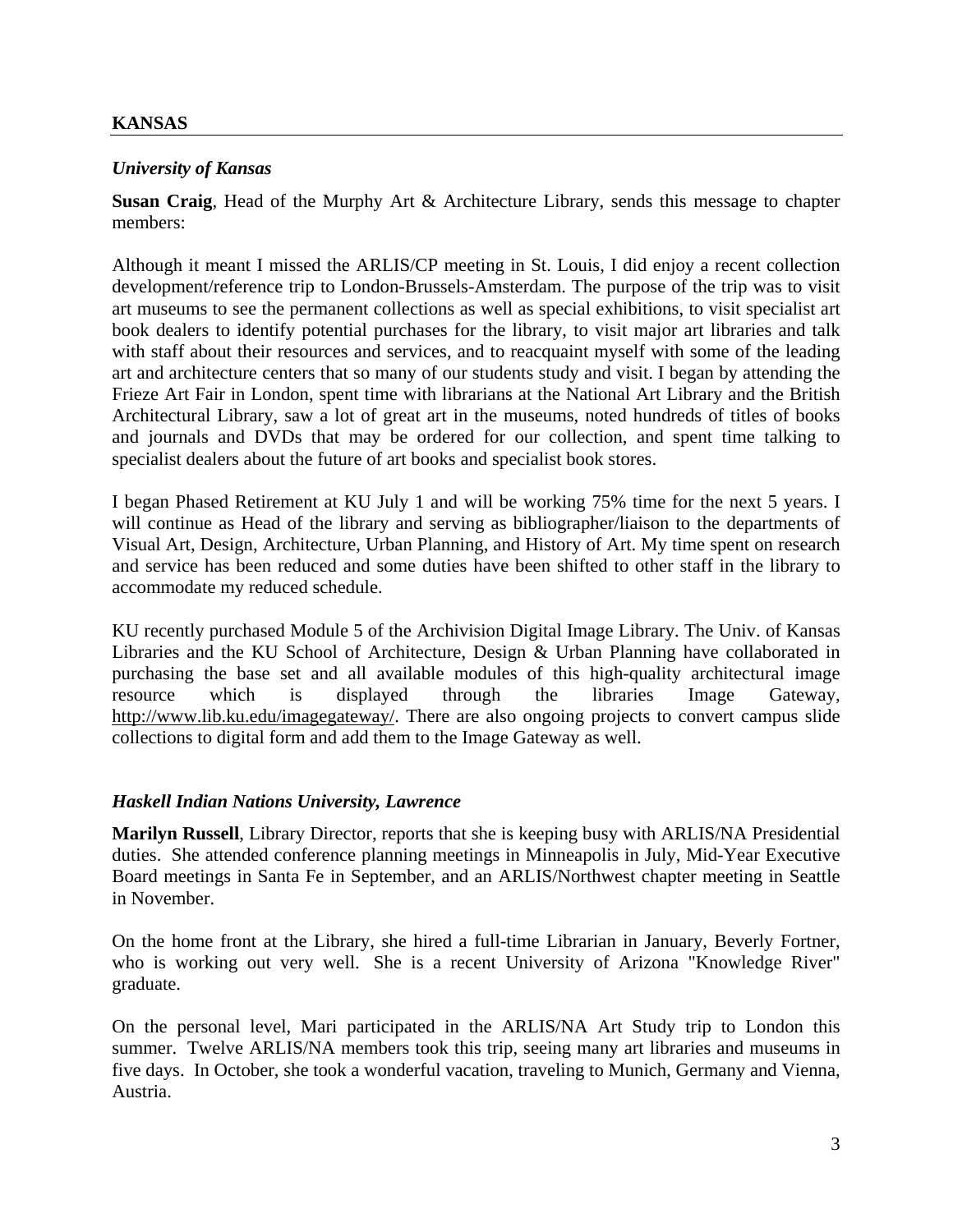#### *University of Nebraska – Lincoln*

**Kay Logan-Peters** announces that in June she voluntarily stepped down as Chair of Access and Branch Services and returned to the Architecture Library full time. She also became Coordinator of a new Digital Arts Program. The College of Fine Arts has developed a new program in Digital Arts that is a collaborative effort between the art, theater and music departments. It is not a degree granting program, rather a way to provide hands on experience in using and applying current technology in the arts.

For library purposes, architecture, textiles/fashion, and advertising are included under the "digital arts" umbrella. Basically any student in a creative field who creates a portfolio falls into the Digital Arts definition. Kay's role is to coordinate services to faculty and students in the program, and to make them aware of what the Libraries can do to assist their work. This includes everything from teaching them to use databases to hosting content created by students and faculty in any of these departments. She hasn't found a model program at other institutions, so if anyone else knows of a similar program please let her know!

On a different topic, last year the Architecture Library received a major facelift: new paint, furniture, a new circulation area relocated to the center of the main reading room, and new artwork. It is busier than ever, and students enjoy hanging around the library now. Library staff is about to launch a major assessment of services and facilities that will involve focus groups with students and faculty, surveys, and observational data.

Kay is planning on attending the annual ARLIS/NA conference and looks forward to seeing other chapter members there.

#### **MISSOURI**

#### *Nelson-Atkins Museum of Art*

**Marilyn Carbonell**, Head of the Spencer Art Reference Library, announces the hiring of a new Librarian. As of December 8, 2010, Ms. Tracey Boswell is catalog and reference librarian. She comes to the Nelson-Atkins from Haskell Indian Nations University where she worked as a cataloger. In addition, Tracey was an adjunct faculty member for many years in the art history department at Johnson County Community College. Tracey has an M.L.S. from Emporia State University and an M.A. in art history from the University of Kansas. She attended the 2009 ARLIS/NA annual conference in Indianapolis.

#### *St. Louis Art Museum*

**Marianne Cavanaugh**, Head Librarian, Richardson Memorial Library, informs the chapter that two exciting projects will make information about the collection of the Saint Louis Art Museum widely available to scholars and students throughout the world. First, in September 2010,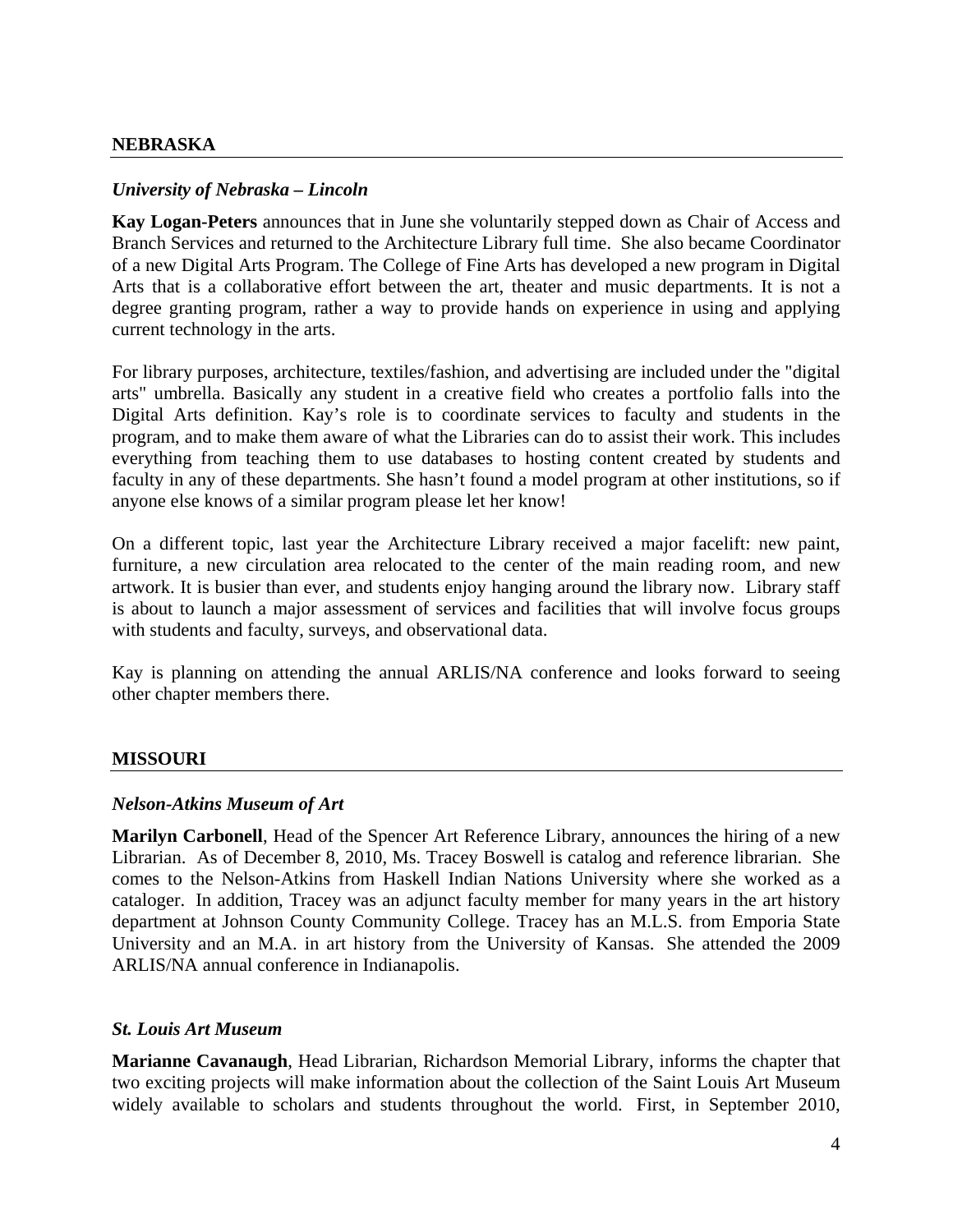ARTstor released to their subscribers a collection of over 1,800 images from the Saint Louis Art Museum's collection. The museum hopes to add new images and keep the information up-todate on a semi-annual basis. Second, JSTOR is in the process of scanning the *Bulletin of the St. Louis Art Museum.* The working deadline to release the scanned pages is in the second quarter of 2011.

Because of the construction of the new Chipperfield Wing at the Saint Louis Art Museum, the Richardson Library continues to be open by appointment only, on Thursdays. We hope to resume our public hours by the middle of 2011.

This past year, the Richardson Library partnered with the Membership Department at the Museum to offer a Members Book Club. It was a successful first year and book selection for 2011 is imminent.

The Library remains actively engaged with the Museum's Education Department by assisting in the design and technical aspects of delivering the SLAM Teacher e-Newsletter and becoming the place for the museum's docents to learn new technologies.

# *St. Louis Public Library*

**Suzy Frechette**, Head of the Fine Arts Department, reports that the Central Library of the St. Louis Public Library closed for a two-year renovation in July. Suzy and other staff responsible for collections have moved to a large warehouse, along with the entire collection of the building. Hundreds of seven-shelf metal bookshelves hold the equivalent of 22 miles of books and other materials, all on one gigantic floor. The Central departments are not open for business, but Suzy will be happy to help professional colleagues with questions about St. Louis arts subjects. She has no phone, but can be reached by e-mail. She is keeping busy weeding the collection, catching up on filing decades' worth of backlog of local artists and architects files, researching various things about books in the Steedman collection, and much more.

## *Washington University*

**Rina Vecchiola**, Art & Architecture Librarian at the Kranzberg Art & Architecture Library, has been elected to the ARLIS/NA Executive Board as Development and Membership Liaison. The chapter sends its warmest congratulations to Rina.

## **OKLAHOMA**

## *Philbrook Art Museum, Tulsa*

**Tom Young**, Librarian, reports that his library, the H. A. & Mary K. Chapman Library, received in a "Threats to your Collection" grant from the Oklahoma Dept. of Libraries. This grant of \$4004 allowed the library to do two things. (1) Digitize a collection of oral interviews with Native American artists represented in the museum's permanent collection. These interviews were on cassette audiotapes and have been transferred to a digital format. (2) Re-house